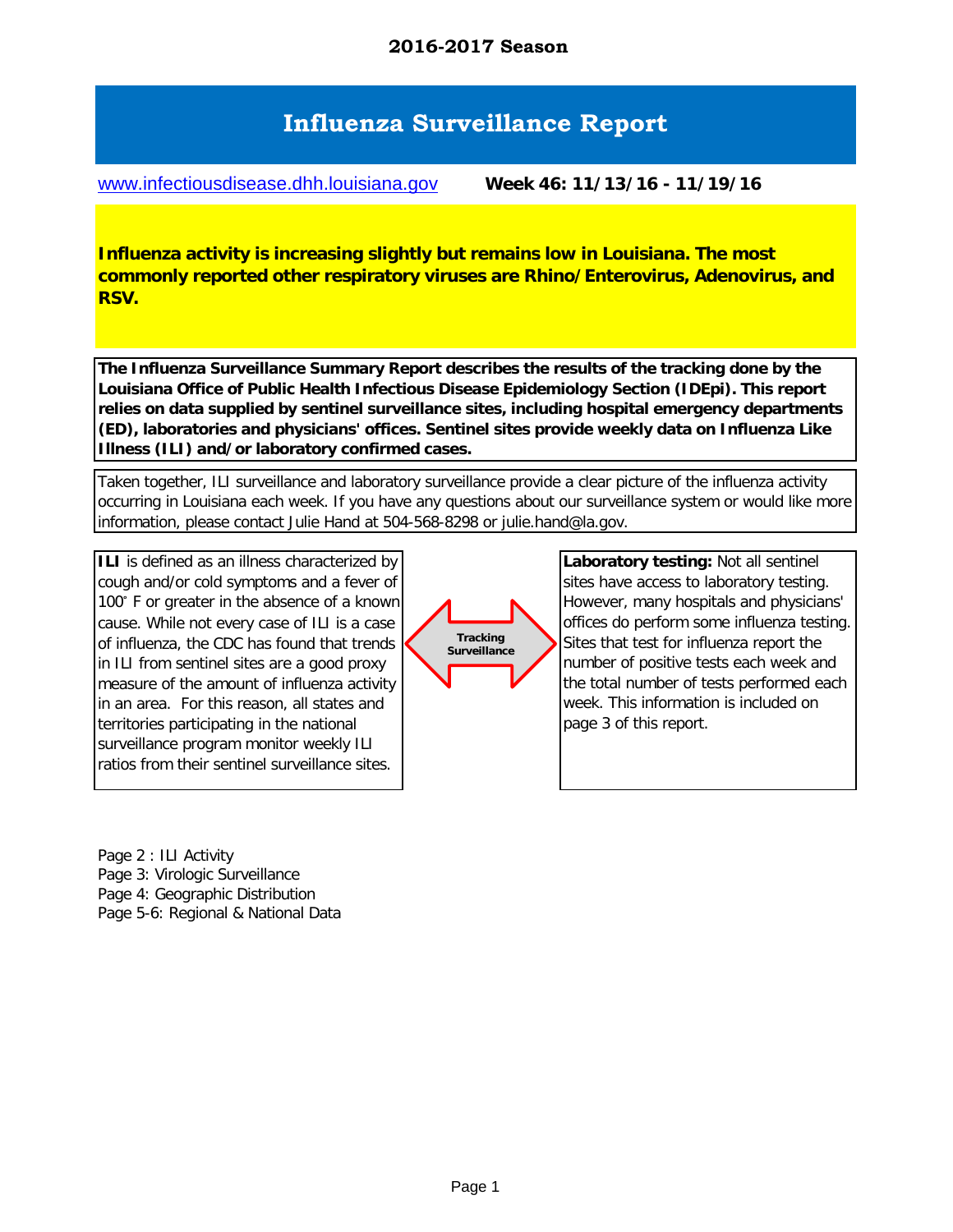#### **2016-2017 Season**

This graph shows the percentage of visits for ILI over the total number of visits for sentinel surveillance sites. This is the best approach to estimate the magnitude of influenza transmission. ILI counts do include some viral infections other than influenza, but experience over the last 50 years has shown that this approach is a reliable method to estimate influenza transmission. It does not show which strain of influenza virus is responsible. The page on lab surveillance does show the proportion of specimens attributable to each virus strain.



This graph shows the data on ILI surveillance among sentinel physicians' over the past 5 seasons to enable comparisons with previous years and better estimate the amplitude of this season's influenza transmission.

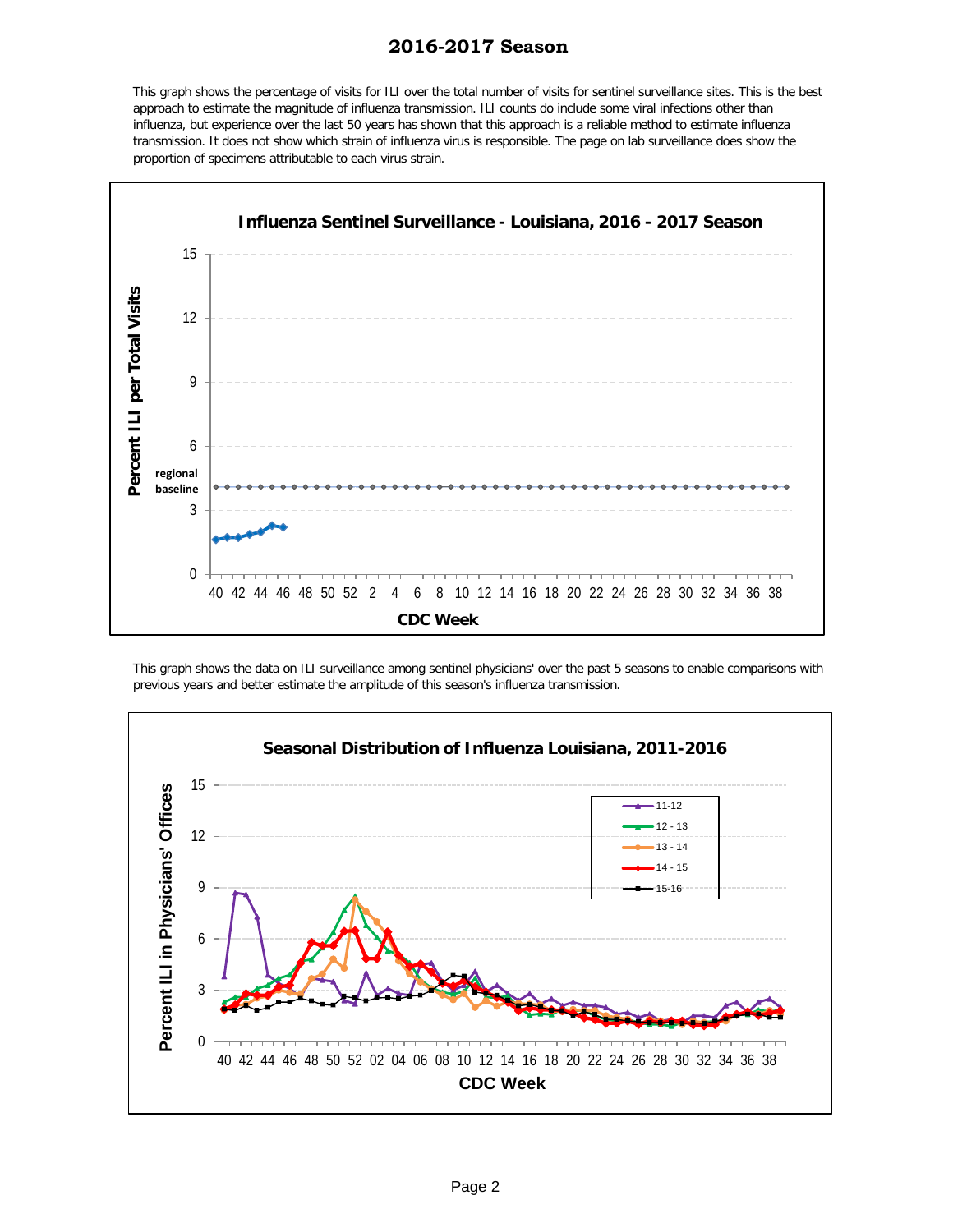#### **Virologic Surveillance**







\*Based on results from the State Public Heatlh Laboratory Respiratory Virus Panel (RVP) Testing and other labs reporting RVP results over the last 4 weeks.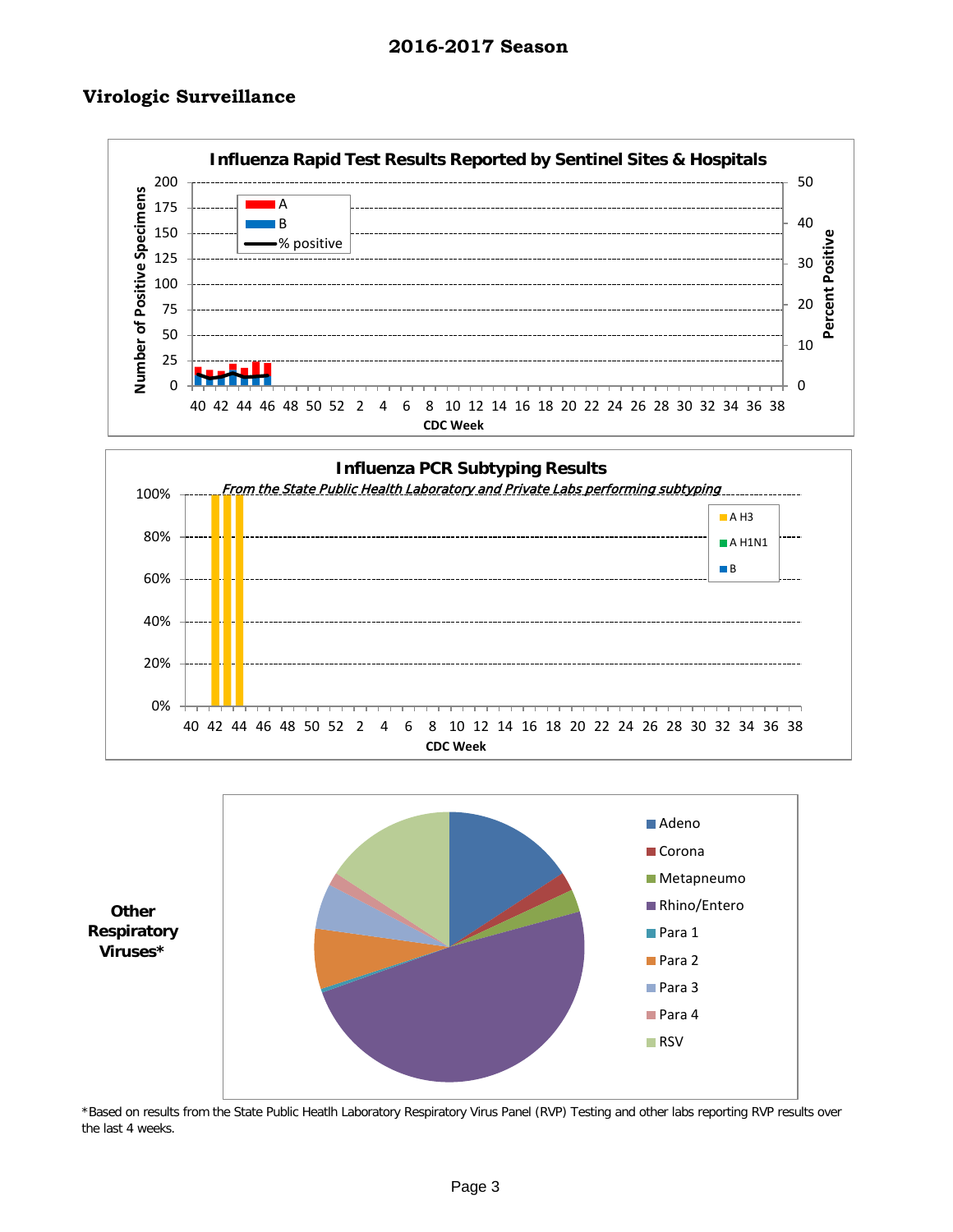#### **2016-2017 Season**

# **Geographical Distribution of ILI**



\* %ILI over the last 4 weeks based on sentinel surveillance data





This map indicates geographic spread & does not measure the severity of influenza activity  $\hat{\mathbf{z}}$ 



Influenza-Like Illness (ILI) Activity Level Indicator Determined by Data Reported to ILINet 2016-17 Influenza Season Week 46 ending Nov 19, 2016

### **ILINet Activity Indicator Map**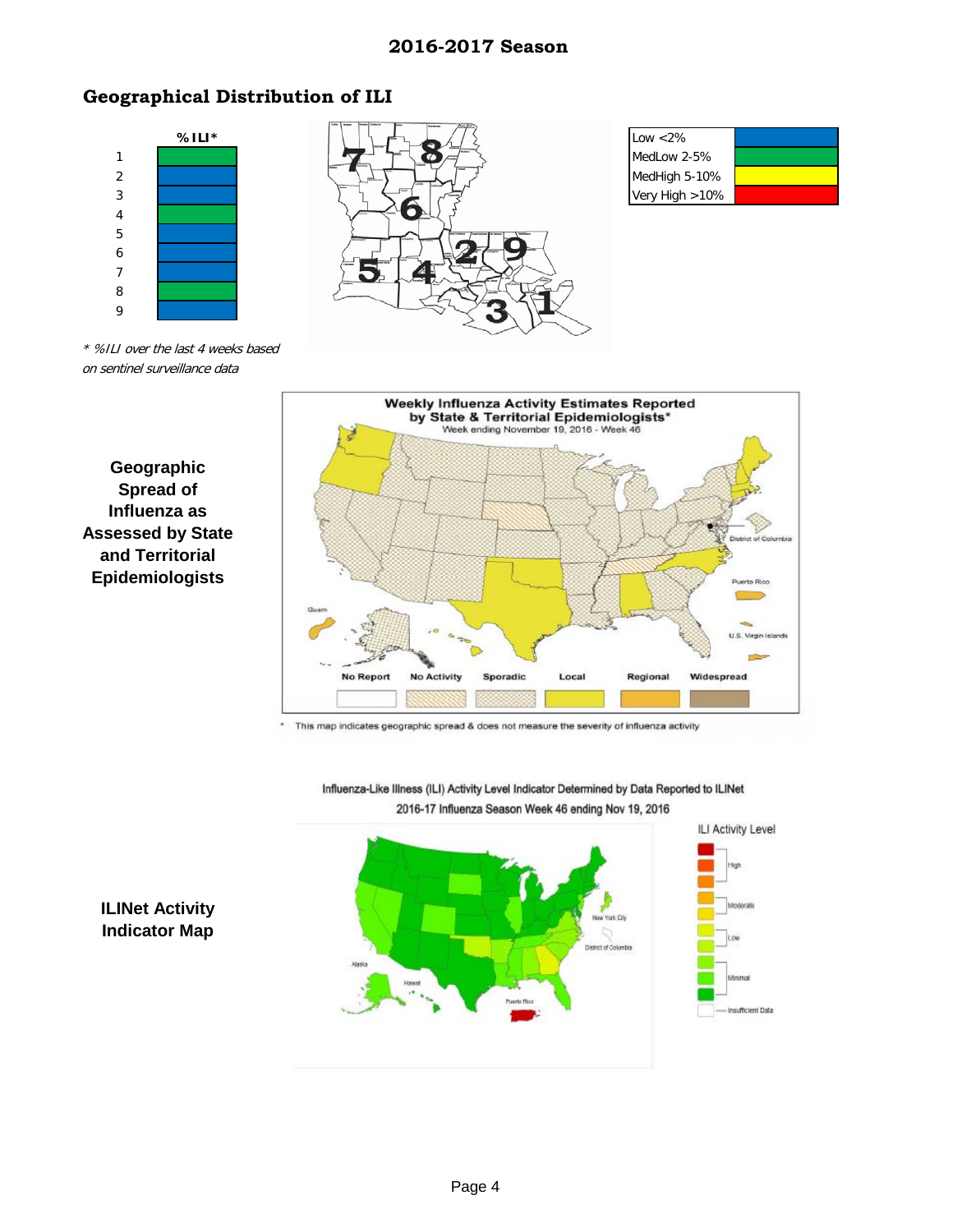## **National Surveillance**

The proportion of deaths attributed to pneumonia and influenza (P&I) was below the system-specific epidemic threshold. During week 46, influenza activity increased slightly, but remained low in the United States.

No influenza-associated pediatric deaths were reported.

Proportion of outpatient visits for influenza-like illness (ILI) was 1.6%, which is below the national baseline of 2.2%.

#### **Clinical Laboratory Data**

|                               | Week 46     | <b>Data Cumulative since</b><br>October 2, 2016 (week 40) |
|-------------------------------|-------------|-----------------------------------------------------------|
| No. of specimens tested       | 14.030      | 98.040                                                    |
| No. of positive specimens (%) | 385 (2.7%)  | 1.731 (1.8%)                                              |
| Positive specimens by type    |             |                                                           |
| Influenza A                   | 273 (70.9%) | 1,121 (64.8%)                                             |
| Influenza B                   | 112 (29.1%) | 610 (35.2%)                                               |

#### **Public Health Laboratory Data**

|                                    | Week 46    | <b>Data Cumulative since</b><br>October 2, 2016 (week 40) |
|------------------------------------|------------|-----------------------------------------------------------|
| No. of specimens tested            | 651        | 6,716                                                     |
| No. of positive specimens*         | 75         | 731                                                       |
| Positive specimens by type/subtype |            |                                                           |
| Influenza A                        | 73 (97.3%) | 661 (90.4%)                                               |
| A(H1N1)pmd09                       | $3(4.1\%)$ | 59 (8.9%)                                                 |
| H <sub>3</sub>                     | 57 (78.1%) | 569 (86.1%)                                               |
| Subtyping not performed            | 13 (17.8%) | 33 (5.0%)                                                 |
| Influenza B                        | 2(2.7%)    | 70 (9.6%)                                                 |
| Yamagata lineage                   | 0(0%       | 18 (25.7%)                                                |
| Victoria lineage                   | 0(0%)      | 26 (37.1%)                                                |
| Lineage not performed              | 2 (100%)   | 26 (37.1%)                                                |

#### **HHS Surveillance Region Data:**

| U.S. Outpatient Influenza-like Illness Surveillance Network (ILINet) 2016-2017 Influenza Season |                                                                                             |
|-------------------------------------------------------------------------------------------------|---------------------------------------------------------------------------------------------|
|                                                                                                 | HHS Region 6 (AR, LA, NM, OK, and TX) (Baseline: 4.1%) Data as of Friday, November 25, 2016 |

|        |           |       |       |       |                                                      | ILI 65<br>vears |       | Total        | %          | %        |  |
|--------|-----------|-------|-------|-------|------------------------------------------------------|-----------------|-------|--------------|------------|----------|--|
| CDC    |           |       |       |       | # Sites   ILI 0-4   ILI 5-24   ILI 25-49   ILI 50-64 | and             | Total | Patient      | Unweighted | Weighted |  |
| Week   | Reporting | vears | vears | vears | vears                                                | older           | ΙLΙ   | Visits       | ΙLΙ        | ΙLΙ      |  |
| 201643 | 238       | 521   | 619   | 322   | 125                                                  | 84              | 1671  | 92413        | 1.8        | 2.0      |  |
| 201644 | 232       | 581   | 634   | 301   | 116                                                  | 96              | 1728  | 90765        | 1.9        | 1.9      |  |
| 201645 | 231       | 612   | 594   | 341   | 141                                                  | 111             | 1799  | 84898        | 2.1        | 2.1      |  |
| 201646 | 219       | 645   | 644   | 310   | 137                                                  | 97              | 1833  | 86269        | 2.1        | 2.2      |  |
| Totals |           |       |       |       |                                                      |                 |       | 11645 639754 |            |          |  |

<u>T TITLE TITLETTII</u>

#### Region 6 (AR, LA, NM, OK, TX)

| Region 6 (AR, LA, NM, OK, TX) |                                        |                                                      |   |                            |    |                             |   |   |                           |                         |                                                      |                                        |                                  |     |    |
|-------------------------------|----------------------------------------|------------------------------------------------------|---|----------------------------|----|-----------------------------|---|---|---------------------------|-------------------------|------------------------------------------------------|----------------------------------------|----------------------------------|-----|----|
| <b>CDC</b><br>Week            | <b>Public</b><br><b>Health</b><br>Labs | <b>Public</b><br>Health<br>Specimen AUNK<br>s Tested |   | AH <sub>1N1</sub><br>pdm09 |    | <b>AH3N2   AH3N2v   B  </b> |   |   | <b>BVic</b>   <b>BYam</b> | <b>Clinical</b><br>Labs | <b>Clinical</b><br><b>Specimens</b><br><b>Tested</b> | <b>Clinical Flu</b><br><b>Positive</b> | $\frac{9}{4}$<br><b>Positive</b> | A   | в  |
| 201643                        | 8                                      | 79                                                   | 0 |                            | 3  |                             | 0 | 0 | ∍                         | 27                      | 1792                                                 | 28                                     | 1.56                             | 17  | 11 |
| 201644                        |                                        | 81                                                   | 0 | 2                          | 2  | 0                           | 0 |   |                           | 27                      | 1938                                                 | 26                                     | 1.34                             | 16  | 10 |
| 201645                        | 6                                      | 54                                                   | 0 |                            |    | 0                           | 0 | 2 | 0                         | 26                      | 2272                                                 | 36                                     | 1.58                             | 20  | 16 |
| 201646                        | 6                                      | 44                                                   | 0 |                            | 2  |                             | 0 | 0 |                           | 23                      | 2104                                                 | 35                                     | 1.66                             | 26  |    |
| Total                         | 0                                      | 410                                                  | 0 |                            | 11 | 0                           | 0 | 5 | 5                         |                         | 13375                                                | 208                                    | 1.56                             | 128 | 80 |
|                               |                                        |                                                      |   |                            |    |                             |   |   |                           |                         |                                                      |                                        |                                  |     |    |